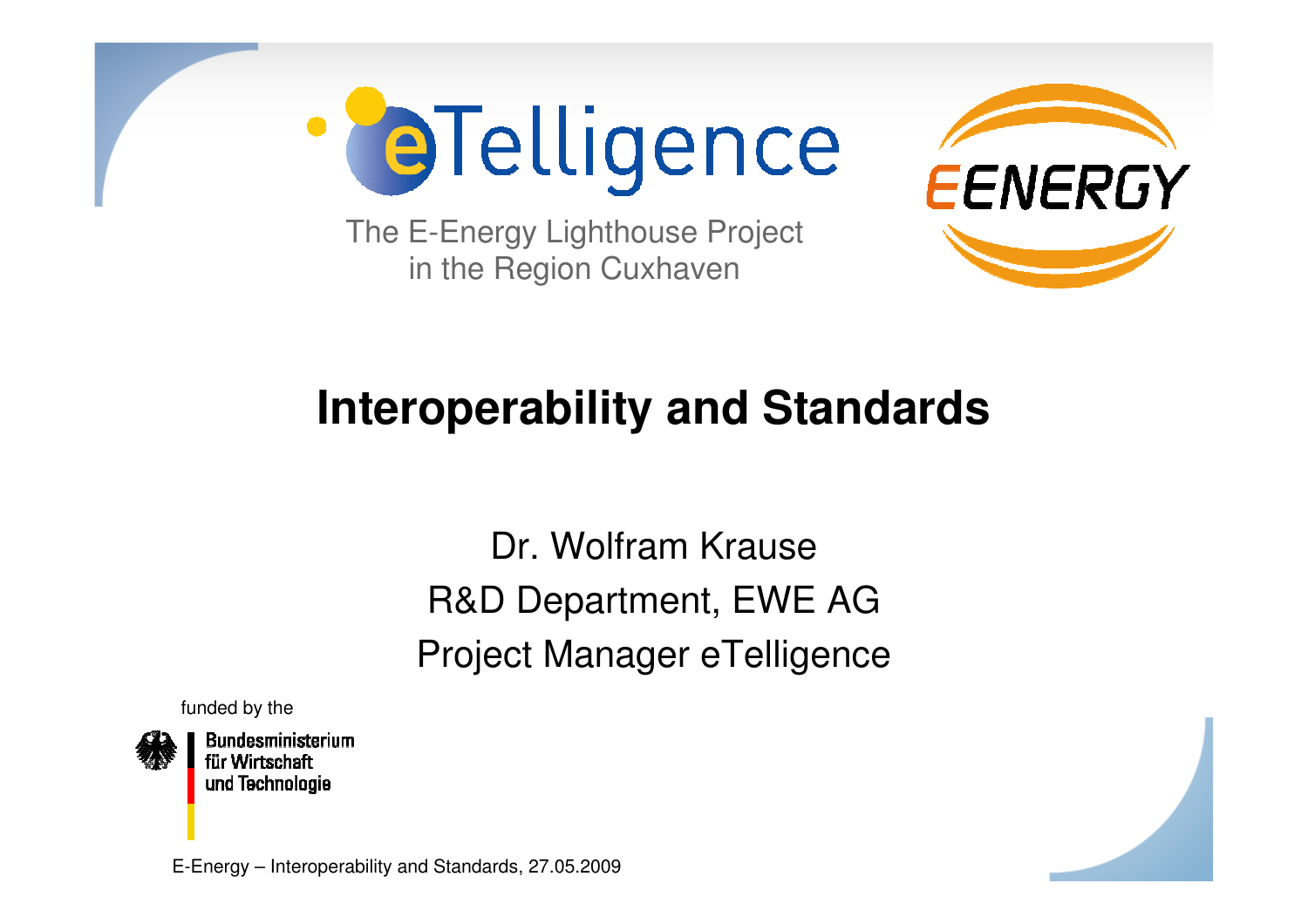

### eTelligence scenario: Components of the Power System

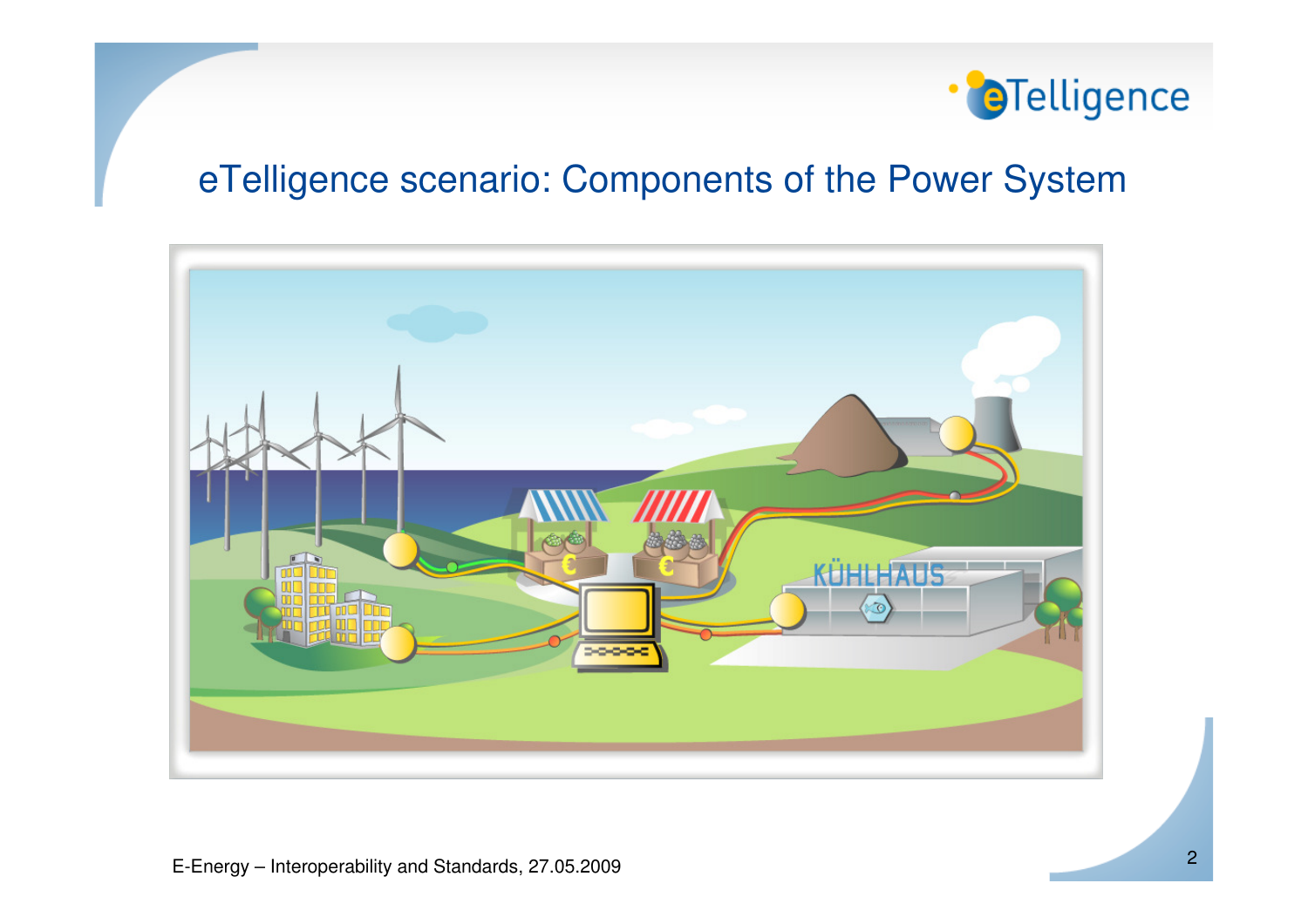

## ICT as nervous system for the energy system

Standardized communication for

- $\bullet$ business processes (CIM: IEC 61970 und 61968)
- $\mathbf O$ automation (IEC 61850-Familie)
- International Standards
	- $\bullet$ enable Plug&Play-Interfaces
	- $\mathbf O$ foster interoperability and reduce cost of integration
	- $\mathbf O$ are necessary for scalability and broad application
- **ICT** is the foundation for the future energy supply system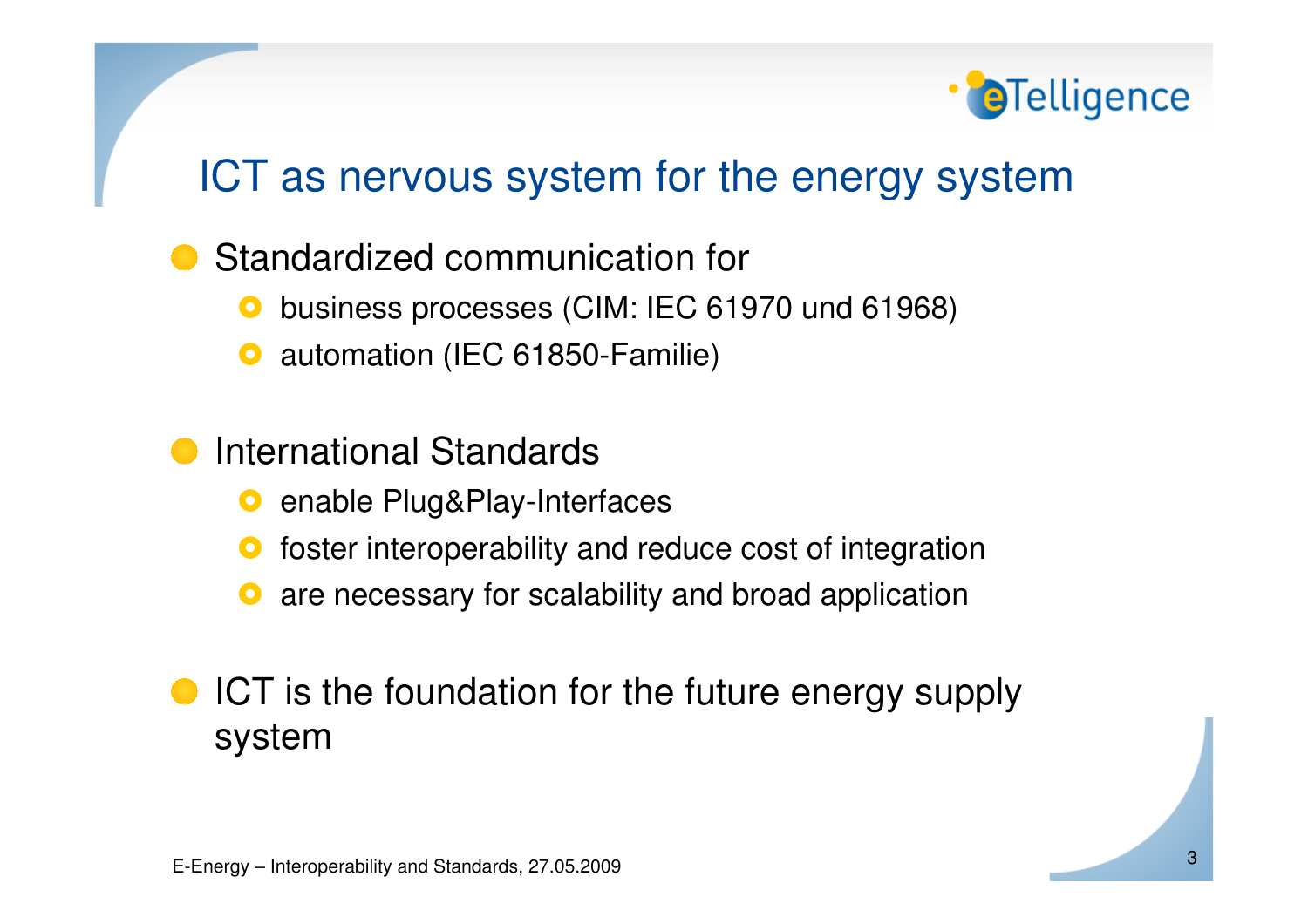

### eTelligence ICT reference architecture

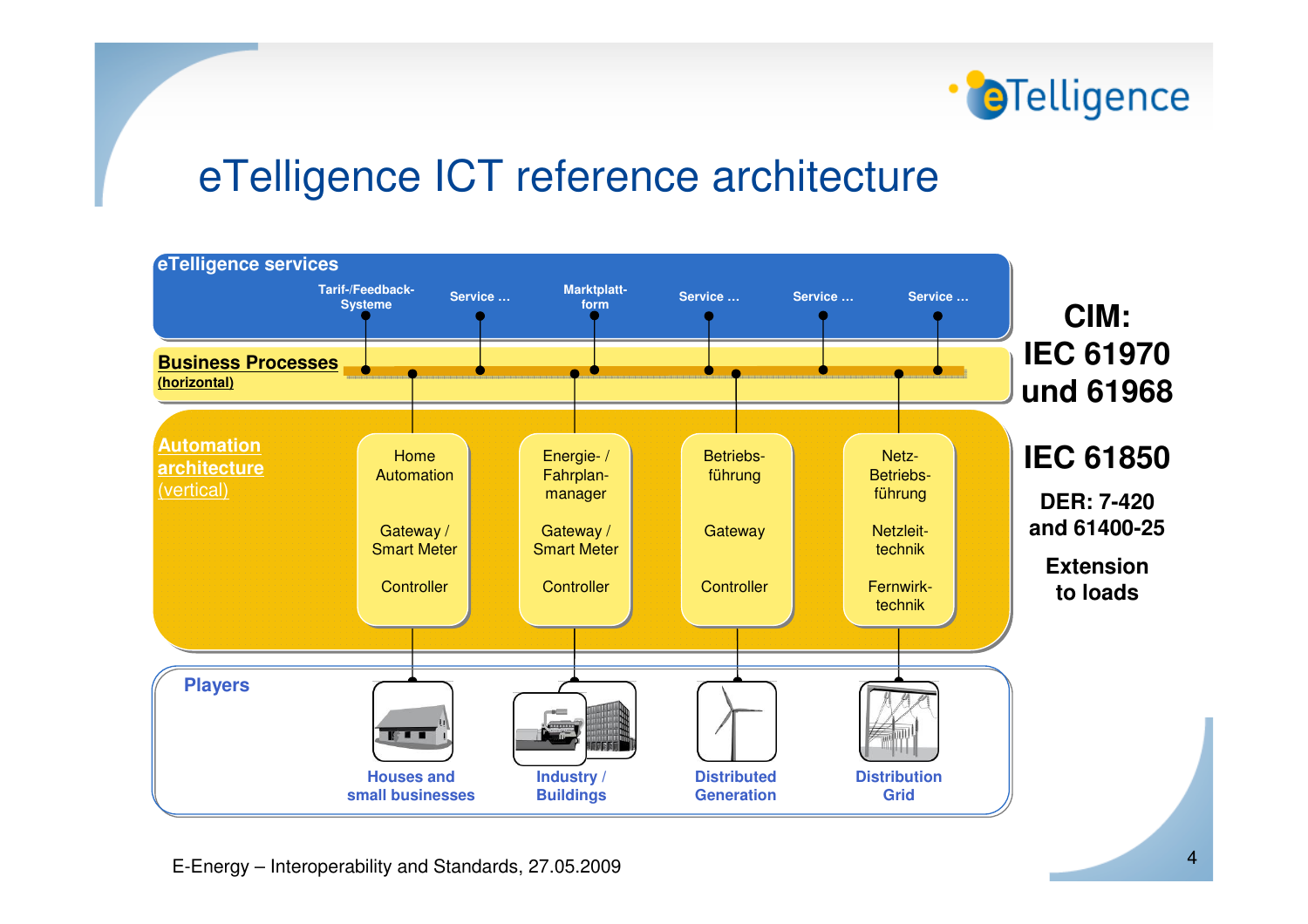

### IEC 61850 – Layers of Abstraction

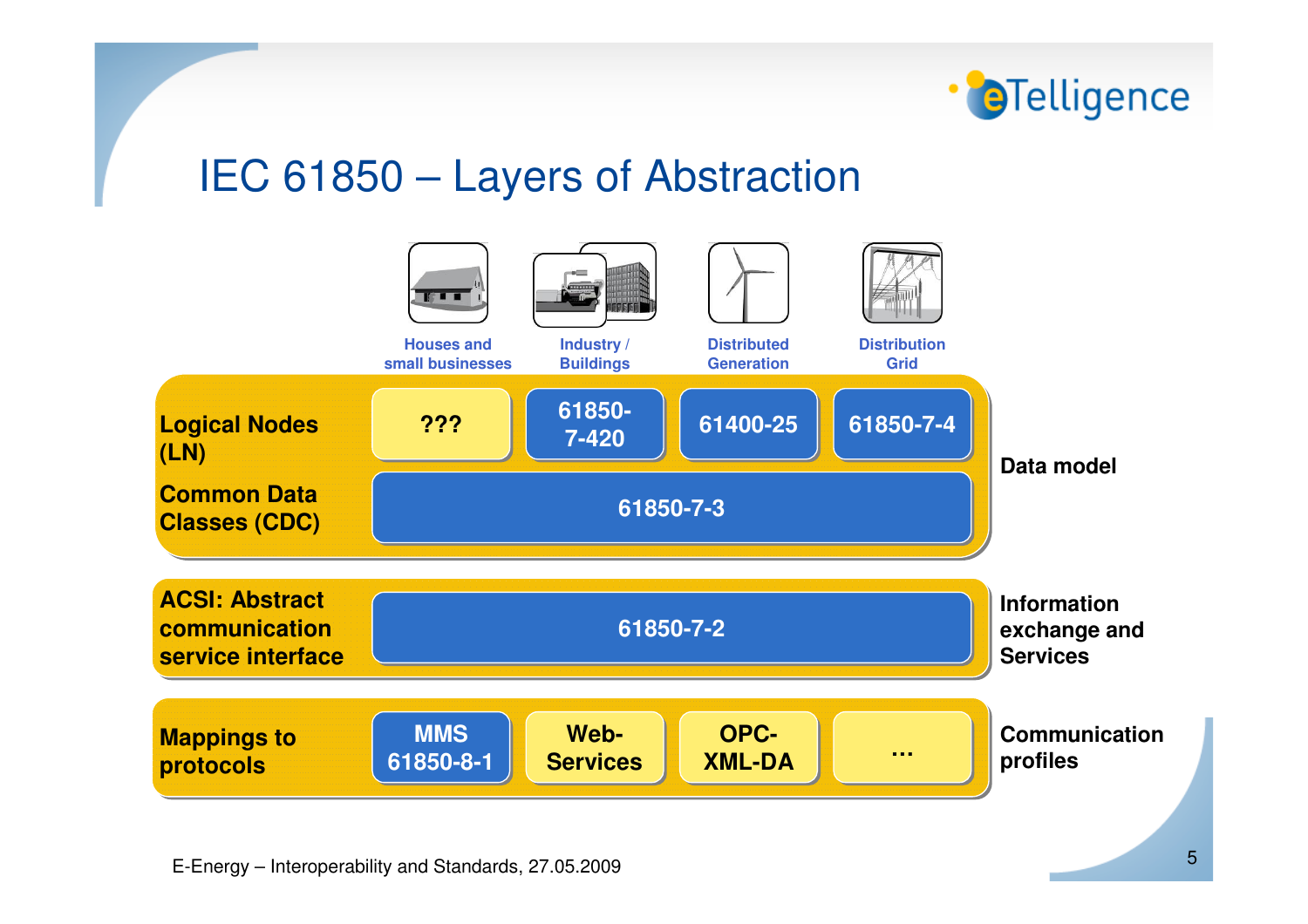# **UCTE adopts CIM**

#### ..............

union for the co-ordination of transmission of electricity

#### Large-scale CIM Interoperability Test verified UCTE profile

The Union for the Co-ordination of Transmission of Electricity (UCTE) and the Electric Power Research Institute (EPRI), along with European and

#### 2009-04-01

Chaydar Ivanov

Boulevard Saint-Michel.15 1040 Brussels · Belgium Tel +32 2 737 15 88 Fax +32 2 741 69 49 chavdar.ivanov@ucte.org



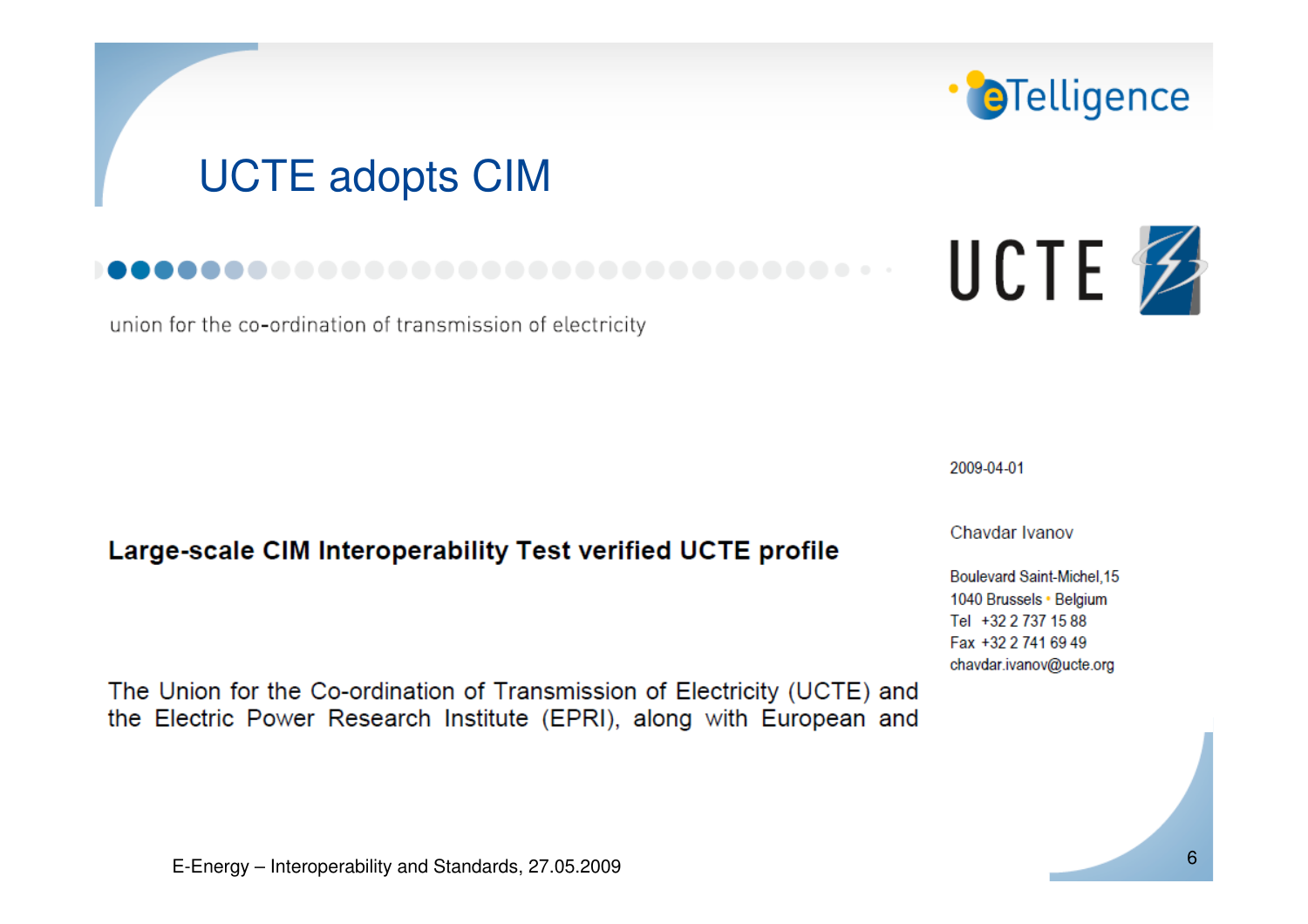# **a**Telligence

# UCTE adopts CIM

- Large-scale CIM Interoperability Test verified UCTEprofile
- **UCTE and the Electric Power Research Institute** (EPRI), along with European and American vendors and Transmission System Operators (TSO) conducted one of the largest CIM interoperability tests to date.
- The test is considered as an important step in the acceptance and implementation of the CIM Standard for model exchange between UCTE TSOs.

### ● Source: UCTE press release from 2009-04-01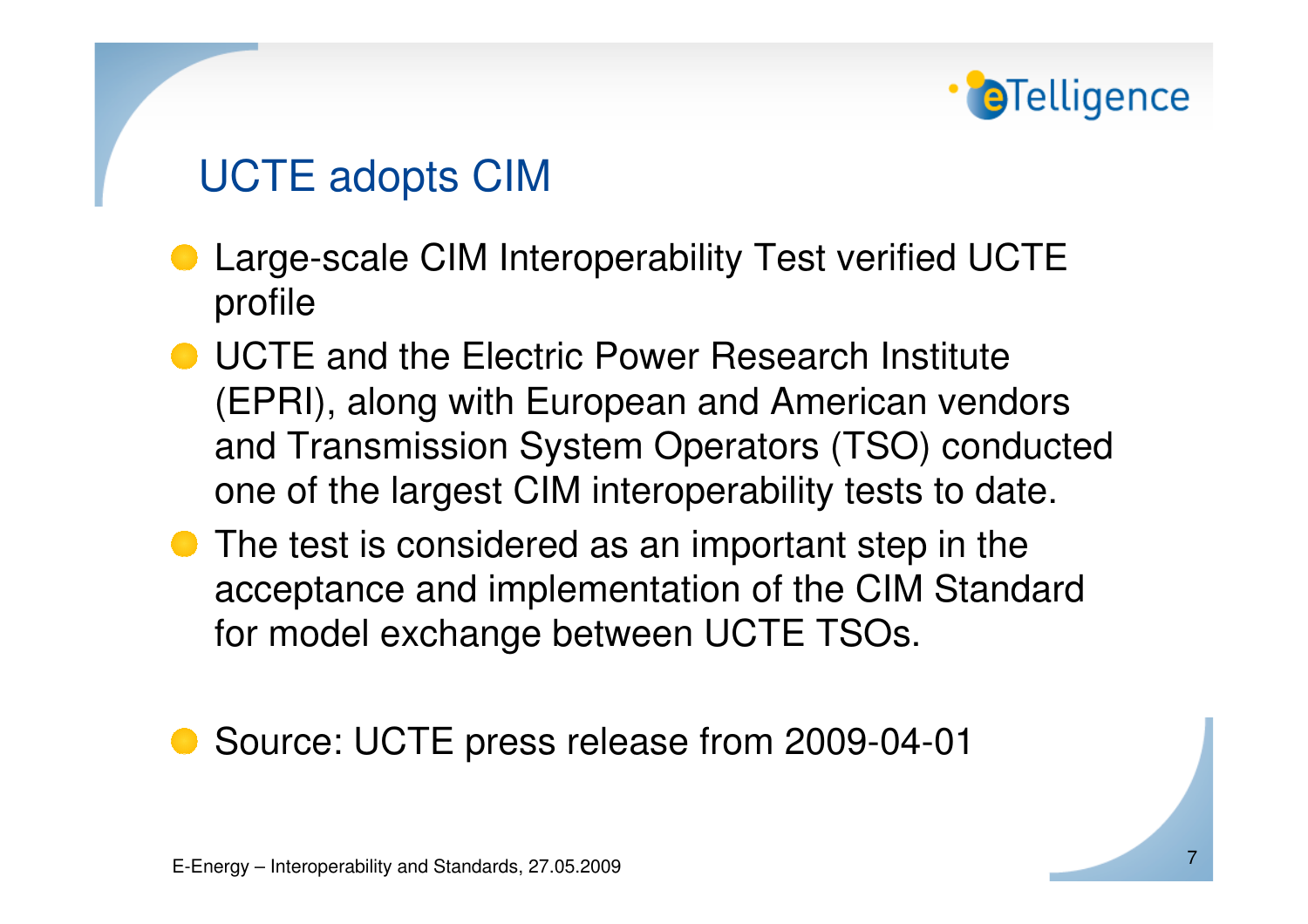

# E-Energy "Accompanying Research"

- Expert Groups (Fachgruppen)
	- $\mathbf O$  Coordinated discussion of certain topics overspanning all six projects
- Expert Group "System Architecture"
	- **O** develop common understanding for system architectures
- **Expert Group "Interoperability"** 
	- **O** uses IEC TC 57 SIA (Seamless Integration Architecture)
		- $\bullet$ IEC 61860, CIM etc.
	- $\mathbf O$ identification of typical use cases and processes
	- $\bullet$ Glossary to define common semantics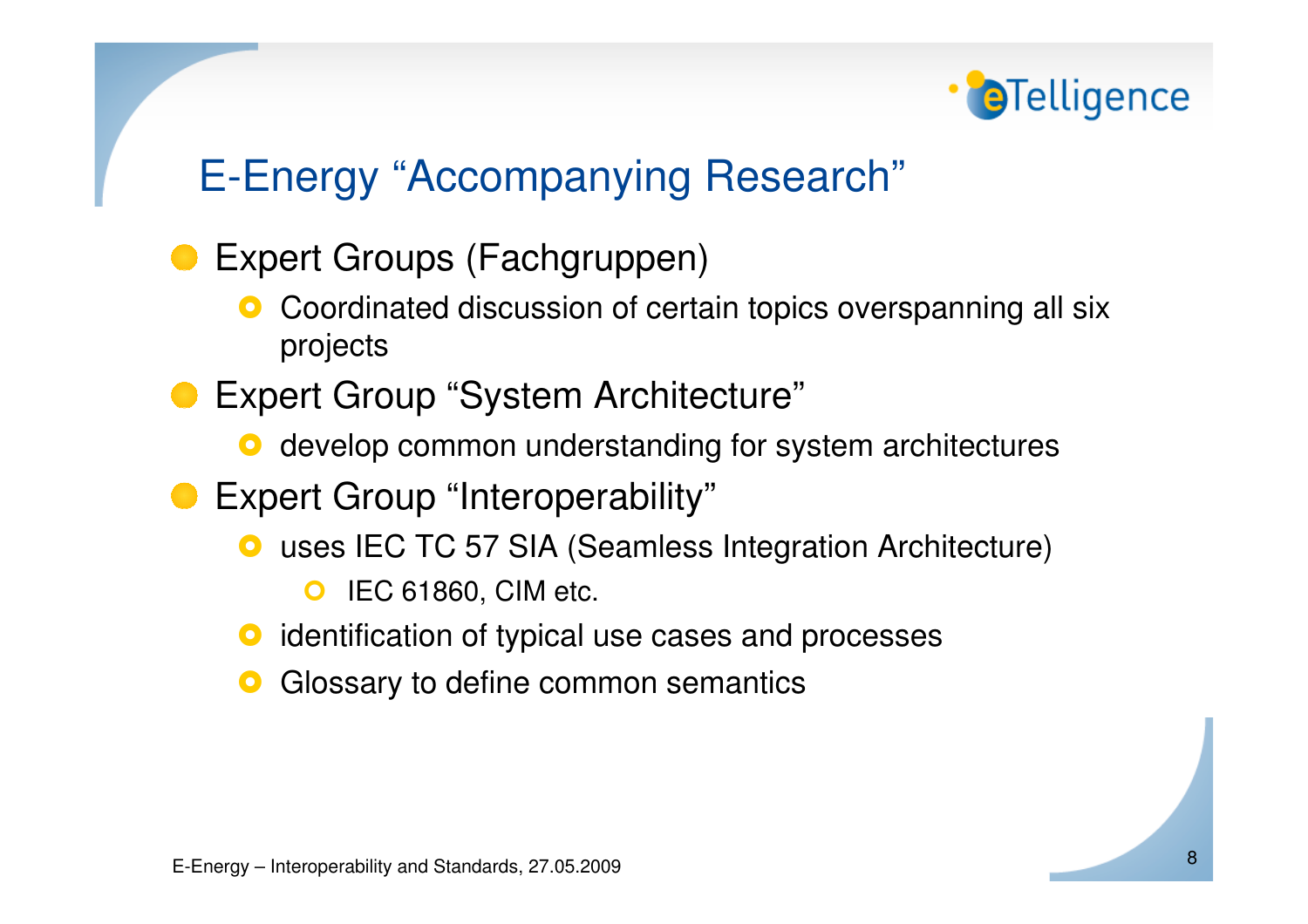# **a**Telligence

## EU Mandate Smart Metering

- Mandate M/441 to CEN, CENELEC and ETSI
	- C. "CEN, CENELEC and ETSI are requested to develop:<br>1. A European standard comprising a software and ha 1. A European standard comprising a software and hardware open architecture for utility meters that supports secure bidirectional communication [..] through standardised interfaces and data exchange formats and allows advanced information and management and control systems for consumers and service suppliers [..]
	- **O** "The deliverables shall [..] be presented to the European<br>Commission as follows: Commission as follows:

a. The *European standard for communication* shall be presented within 9 months of the acceptance of the mandate.

b. The *harmonised solutions for additional functions* (European standards) shall be completed within 30 months of the acceptance of the mandate."

Source: Mandate M/441 EN, European Commission, 2009-03-12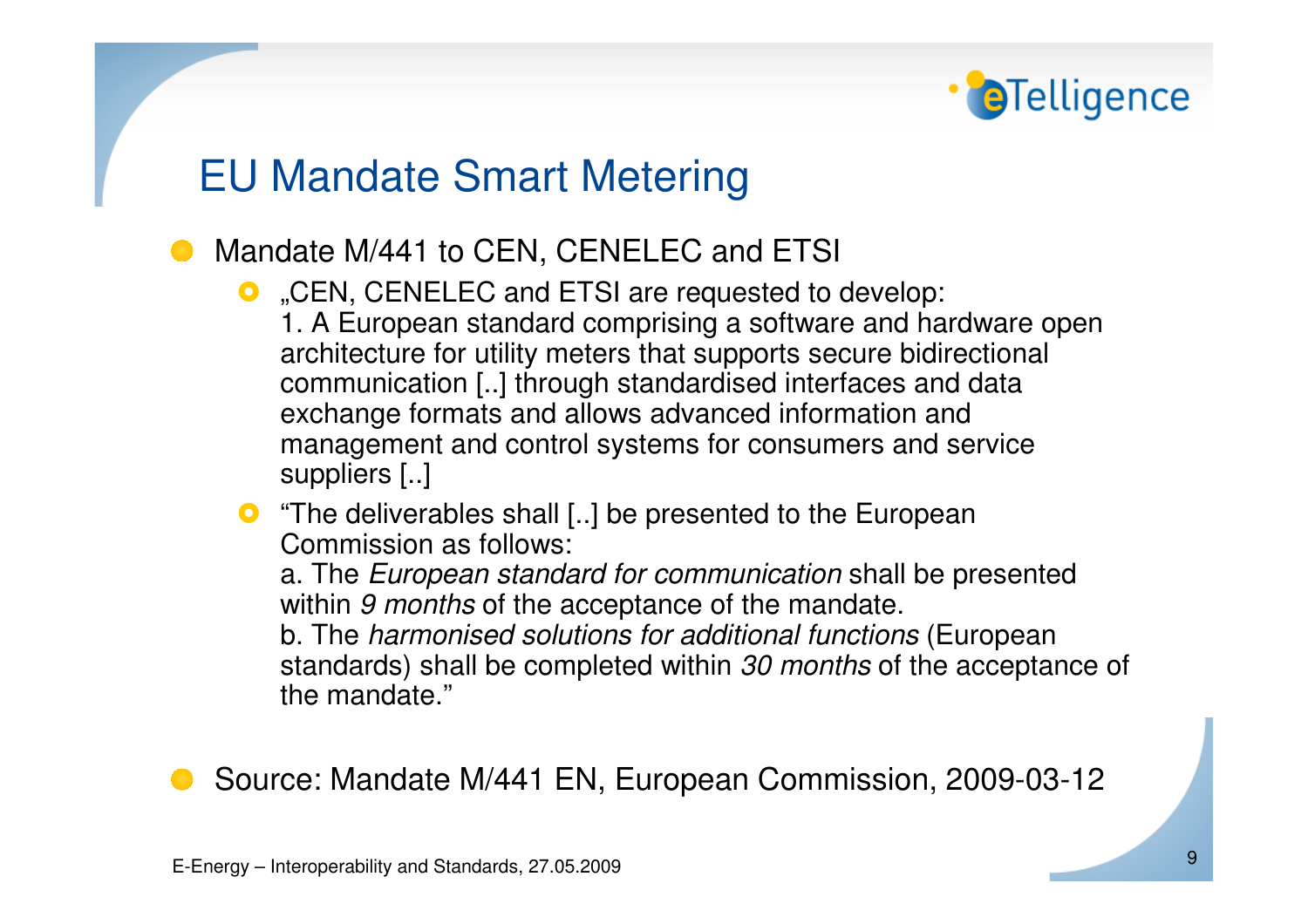

### EU Mandate Smart Metering – SM-CG

- Smart Meters Coordination Group (SM-CG) as joint advisory group of the European Standards Organizations (ESOs)
- "co-ordination group (including all relevant stakeholders) to deal on the one hand with theCommission's [..] Smart Meters mandate"

● Source: CENELEC BT134/DG7694/MTG, April 2009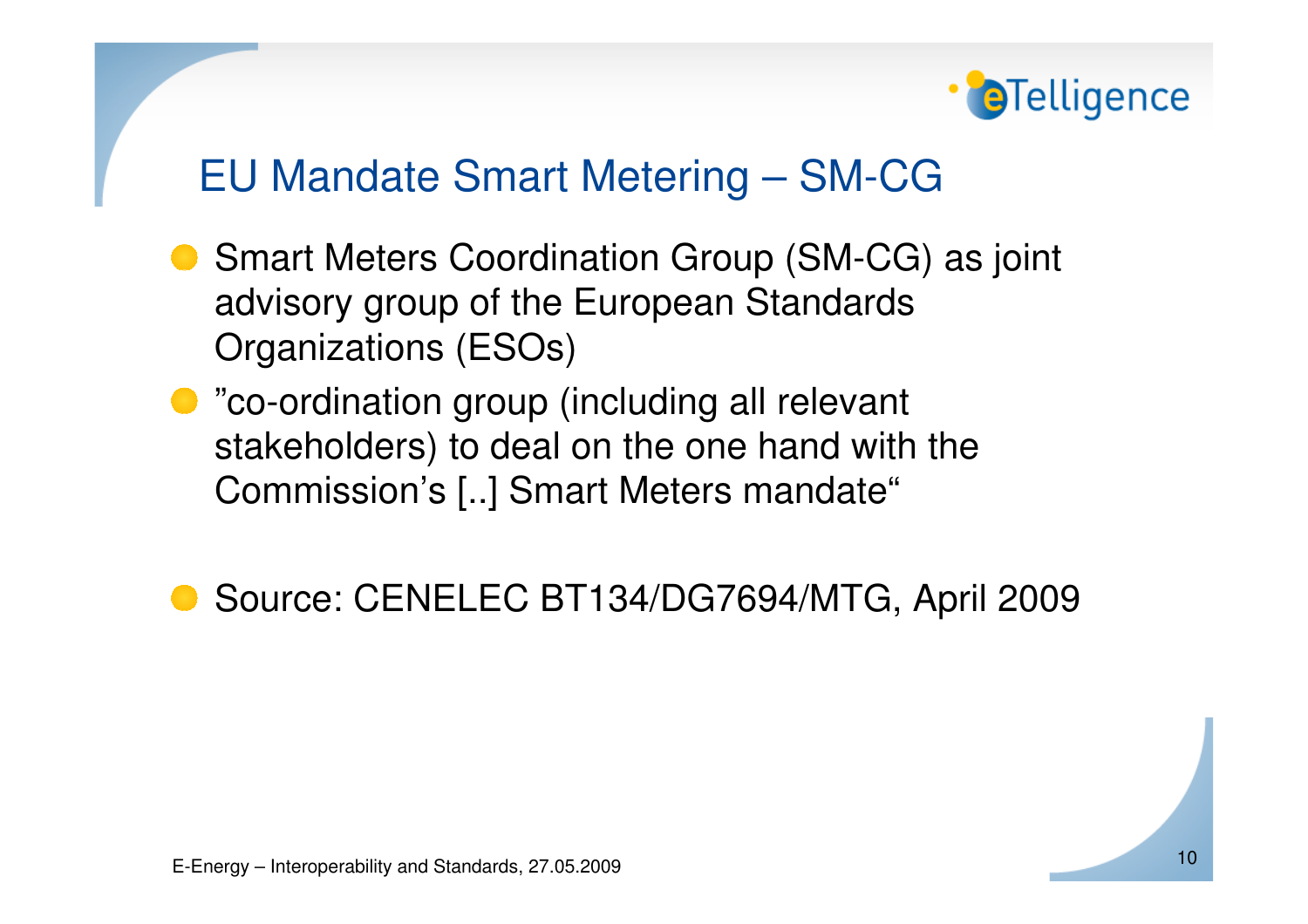

### USA: Smart Grid Standards Interoperability Roadmap

- May 19 20 Smart Grid Standards Interoperability Interim Roadmap Workshop Overview
- **O** Organized by EPRI and NIST
- The purpose of the Smart Grid Interoperability Workshop on May 19-20 2009 is to provide an opportunity for the NIST Smart Grid Domain Expert Working Groups (DEWGs) and other industry stakeholders to meet.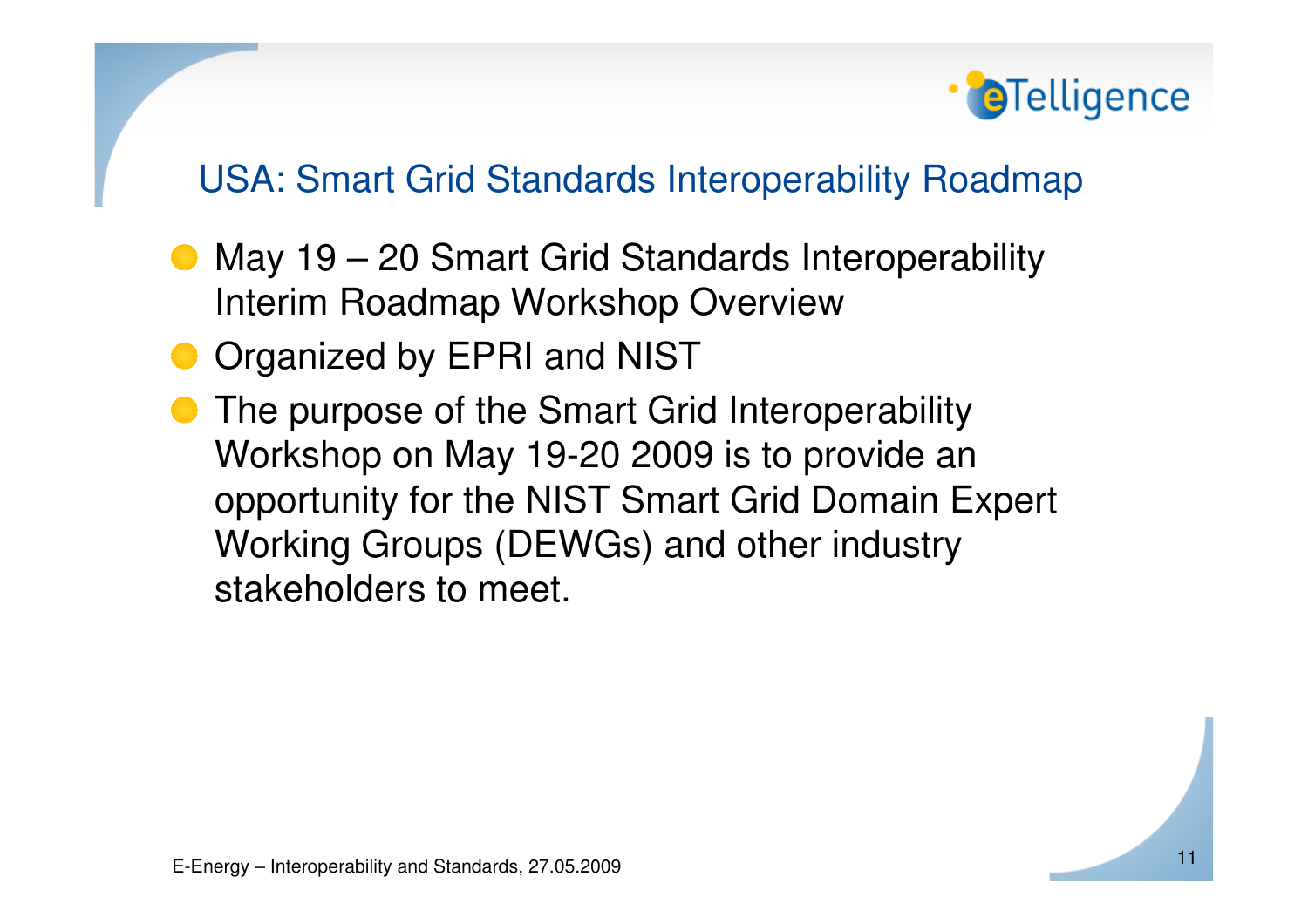# **a**Telligence

# **Conclusion**

- Standards are necessary for broad implementation ofVPS, Smart Grids etc.
	- $\bullet$  Technical system, market activities and their interaction must be considered.
- Good work has already been done (CIM, 61850).
- But we have to get involved into the further development.
- E-Energy and AlpEnergy shall
	- $\mathbf O$ apply and further develop international standards,
	- $\mathbf O$ mirror their experience to the corresponding IEC bodies and
	- $\mathbf O$ contribute to International Standards.